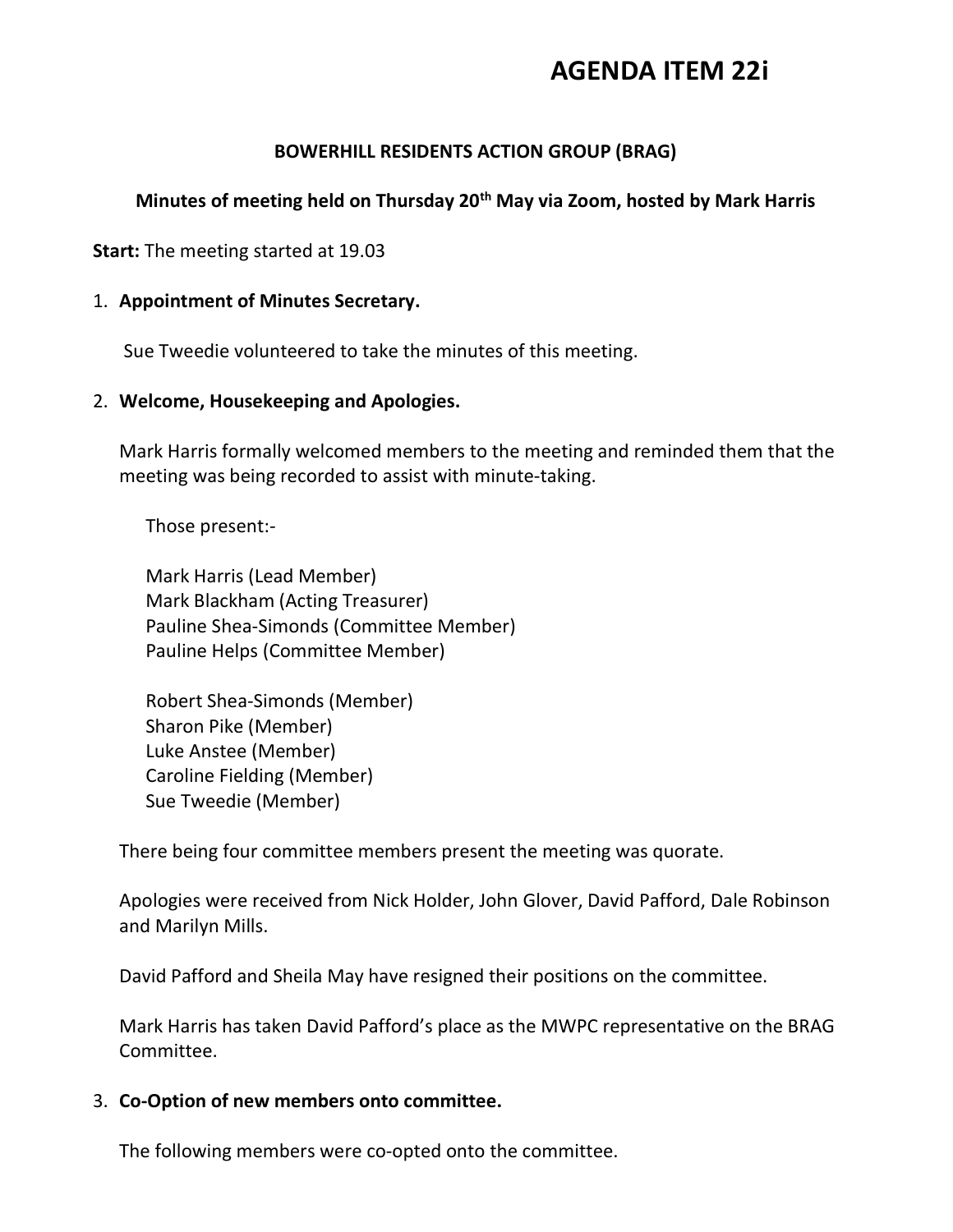Proposed by Mark Harris and unanimously accepted:-

Robert Shea-Simonds Sharon Pike Sue Tweedie Caroline Fielding

## 4. Appointment of Acting Chair, Vice-Chair and Secretary.

Committee members were appointed to the following positions:-

Mark Harris – Acting Chair Robert Shea-Simonds – Acting Vice-Chair Sue Tweedie – Acting Secretary

#### 5. Minutes of the previous meeting.

It was pointed out by Robert that the outstanding business was highlighted in red. The minutes of the meeting dated  $15<sup>th</sup>$  April 2021 had been previously circulated by email. A motion to approve the minutes was made by Mark Harris, seconded by Robert Shea-Simonds and agreed by all present.

#### 6. Matters arising (Unfinished Business).

Sue Tweedie suggested an agenda item for all matters arising to be discussed under a separate agenda item entitled Unfinished Business and New Business.

Therefore, for the purposes of these minutes the items in red from the previous minutes will now be listed as Unfinished Business.

- A) Mark Harris made contact with Jenny Butcher re mowing of the grass on each side of the bridle-path to the canal and it was agreed that some areas would be left uncut.
- B) Mark Harris has had no reply from the Primary School re bulb-planting but will chase this up. It was not known if David Pafford had made contact with the Secondary School but Robert Shea-Simonds offered to contact David to see if this had happened. Sharon will approach garden centres in the autumn for free bulbs. Sharon also met with Paul Jupp who advised on the community project proposed at Brabazon Way. However, no progress can be made until BRAG has permission from WC to adopt the two areas either end of Brabazon Way and designate them Brabazon Way Community Wildlife Gardens. Action Mark Harris, Robert Shea-Simonds and Sharon Pike.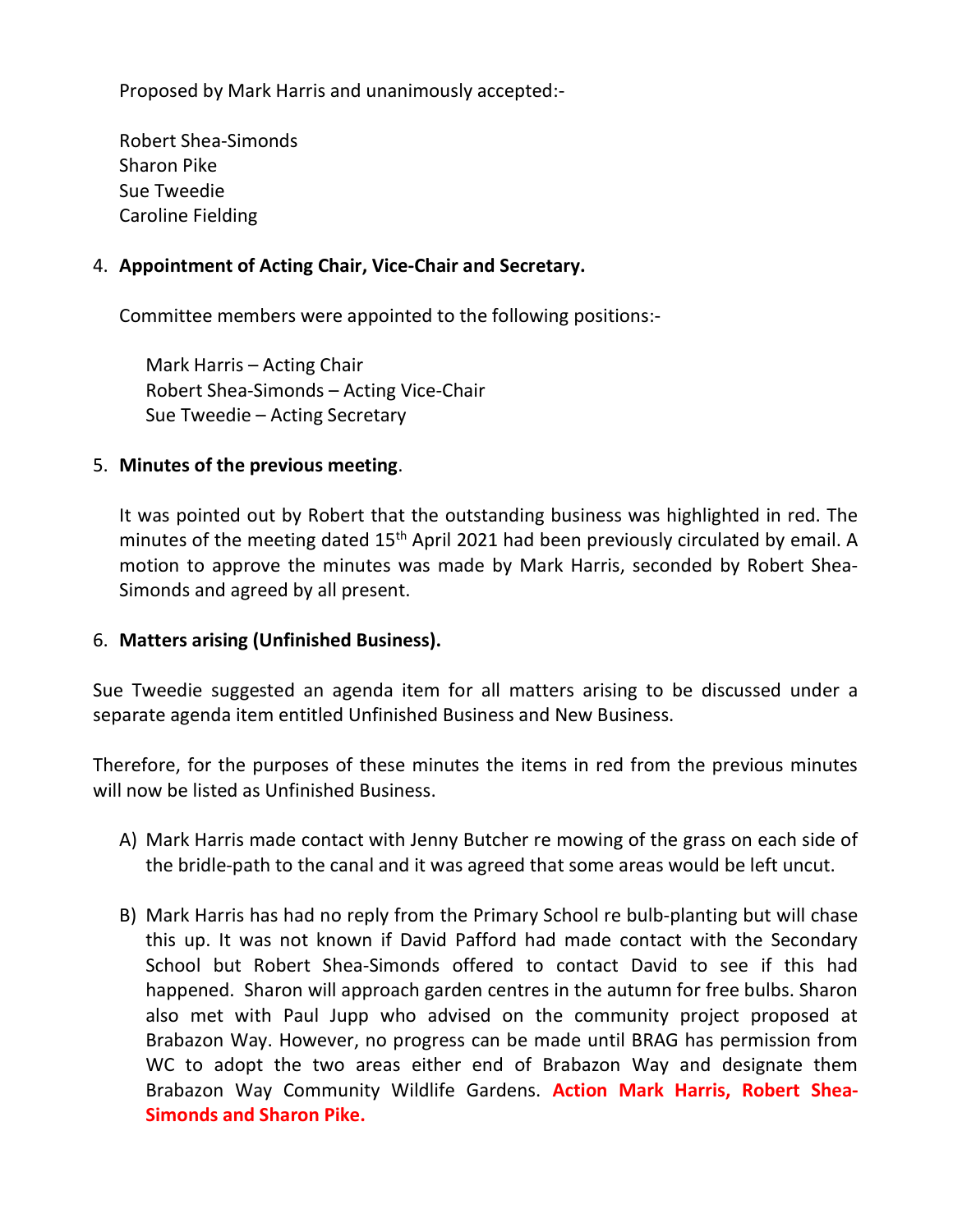- C) Benches and picnic tables to follow this up for clarification on which benches are to be adopted by MWPC. No more benches or picnic tables will be installed at Hornchurch Road until the anti-social behaviour has ceased. Caroline suggested relocating the proposed new picnic table either to the green opposite Tesco or the grassy knoll on Falcon Way (this will be an agenda item at the next meeting). It was noted that two new benches have been installed along the bridleway with one more still to be installed at the top of the path near the parking area. Action Mark Harris.
- D) Minutes of previous meetings have been sent to Teresa Strange for inclusion on the MWPC website, but this has not yet been done. Action Mark Harris.
- E) Pauline Helps has arranged a litter pick for  $19<sup>th</sup>$  June with arrangements to meet at The Pilot at 2pm.

## 7. Correspondence.

No correspondence had been received.

#### 8. Treasurer's report.

Mark Blackham is now a full signatory on the account and applied for online banking on 19/5/21. Mark Harris thanked Mark Blackham for the comprehensive report and Robert Shea-Simonds reiterated thanks to Mark B's son for creating the logo.

Recent committed expenditure (spent but not yet paid out):

- $\bullet$  A Bark chippings £60+£60
- • Strimmer fuel/cord £75
- $\bullet$   $\bullet$  Paint £30
- $\bullet$   $\bullet$  Compost £20
- **\*** Zoom account £28
- $\bullet$   $\bullet$  Total:£273

#### \* Recent income

- \* Wiltshire Council £2511 (Ring fenced for tables and benches)
- \* Tesco Grant (Groundworks) £1000
- $\bullet\quad \bullet$  Total: £3511

#### Bank account

- Signatory > Online banking > Treasurer
- **I** Identify and update contacts for regular grant sources:
	- • Contacted Seend PC to update contacts
	- • Melksham TC grant follow up. Payment already received
	- • Tesco grant follow up submitted and payment received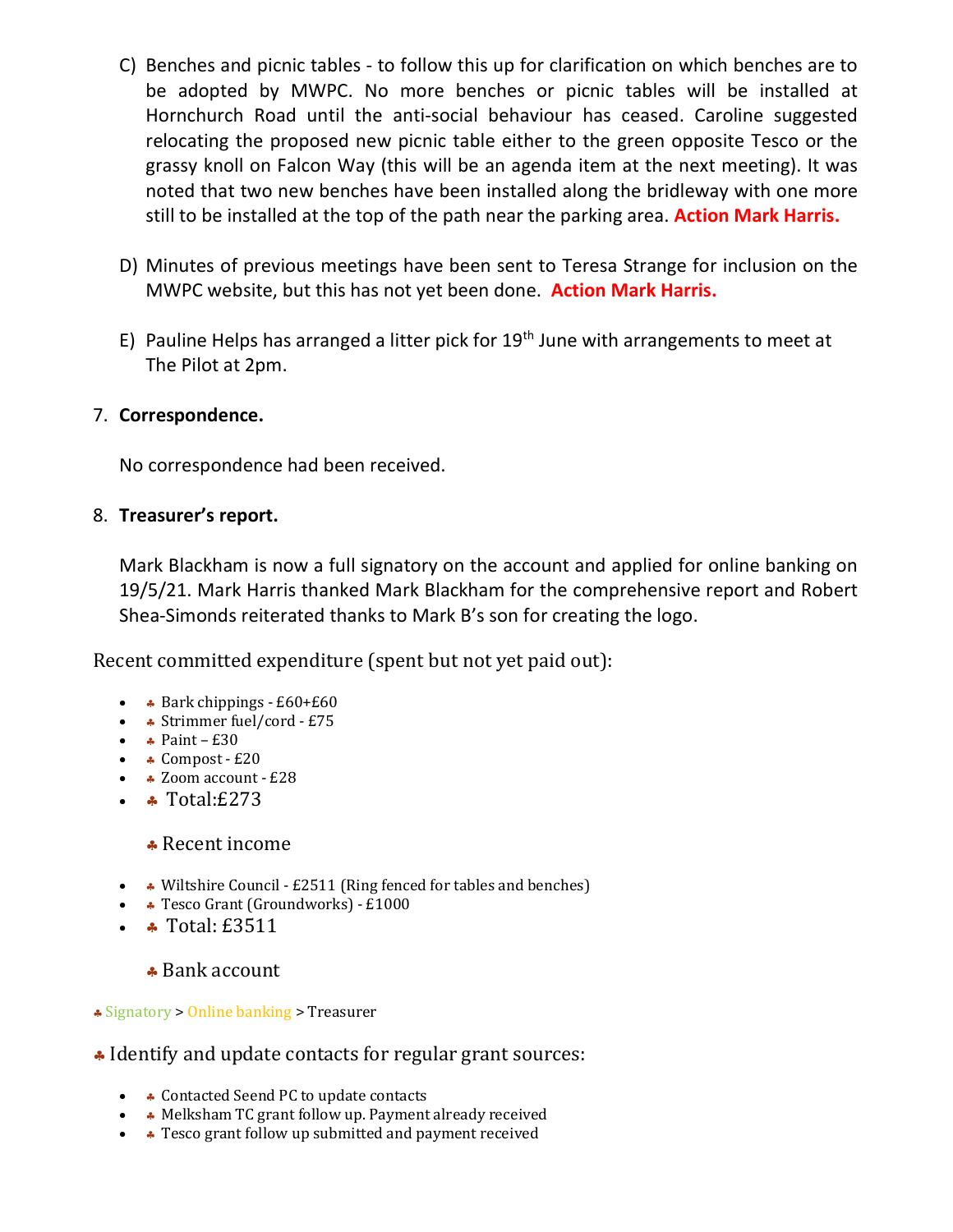#### • Current account standing £4233.63

#### 9. Melksham Without Parish Council Report.

Councillor Mark Harris read his report and discussion ensued.

Cllr John Glover has been elected Chair and Cllr David Pafford Vice-Chair. Cllr Nick Holder has been elected Wiltshire Councillor for the Bowerhill Ward.

The Melksham Neighbourhood Plan has been approved by the Wiltshire Council Inspector and goes to referendum on the  $1<sup>st</sup>$  of July. It has been declared a model for future neighbourhood plans. Although the Town and Parish Councils have no say in planning applications, objections and comments can be made and hopefully influence decisions. The planning application for 50 houses behind Townsend Farm has been refused and the MNHP was quoted extensively in the Planning Officer's refusal.

The Seend Parish Neighbourhood Plan recently went to referendum and has been adopted. The BRAG Picnic Area and Giles Wood are now "protected green space" within that plan.

The Wiltshire Police and Crime Commissioner election will be re-run on the 19<sup>th</sup> of August with funding from central Government.

Parish Council notice-boards are now back in use.

The Annual Parish Meeting will be held on the 26<sup>th</sup> May in Bowerhill Village Hall and will be a hybrid meeting. According to current legislation ALL councils must resume face to face meetings.

The public art piece on Pathfinder Way and the Parish notice-board for Pathfinder Place are still "works in progress".

A350 Melksham Bypass Project - there will be a major update at the next Area Board meeting on June 23rd.

There is a proposal to reduce the speed limit along Pathfinder Way from 40mph to 30mph.

The New Berryfield Village Hall project is ongoing. Eight tenders were received from contractors and are currently under examination.

Construction of the Melksham Community Campus is underway. When completed (estimated to be late 2022) the MWPC offices will relocate there from the Sports Pavilion in Westinghouse Way.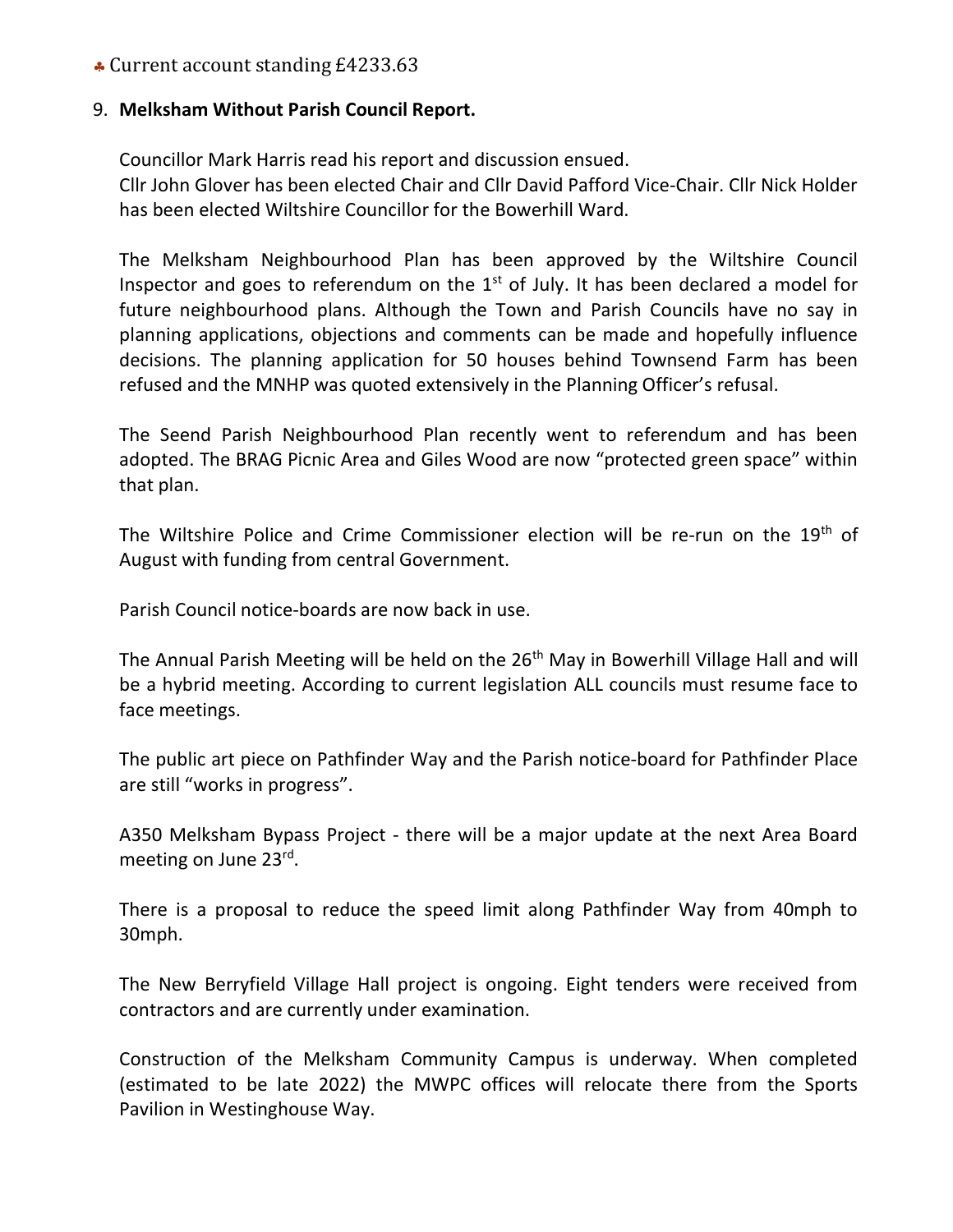The litter bin in Hornchurch Road Park is to be moved nearer to the picnic tables and concreted in. Caroline suggested that a bin on Falcon Way, at present hidden and little used, be relocated. No further benches or picnic tables will be installed at Hornchurch Road until the anti-social behaviour has stopped. This is being dealt with by the Police, Parish Council and Young Melksham. Nick Holder, Wiltshire Councillor for Bowerhill, is also involved.

The litter-bin on the green at Locking Close has been replaced by a larger one. An additional bin will also be installed (re-located from Portal Way).

Cllr Harris has attended meetings of the Melksham Community Groups Network via Zoom. It is a forum designed for all voluntary groups in the area to provide a place for sharing information, advice and opportunities, as well as to get to know each other and work together. Cllr Harris will continue to attend any future meetings.

#### 10. Wiltshire Council (Bowerhill Ward) report.

Councillor Holder was not present and no written report was available.

#### 11. Picnic Area Working Party Report.

The most recent report had previously been circulated by email. A copy is appended below.

BRAG Picnic Area Working Party Report 19<sup>th</sup> May 2021 by Jenny Butcher

Hi, well here goes.

Picnic Area hours worked 128 hours. This includes Tuesday morning with approximately five to six volunteers plus Graham and I going down during the week to do more jobs as and when required.

This also includes ferrying down the first two loads of wood-chip which took a couple of afternoons with three to four volunteers.

I have asked for another two loads of wood-chip from the same contractor. All has gone quiet but I will chase them up again. Hopefully that will be enough and keep us going for at least a couple of years.

Bird boxes from Viv. Viv popped them round, Graham painted them up and we decided to put them up on the mature trees on the Brabazon Way Mound so hopefully next year we will have some residents.

The new benches are looking great and the brass plaques have been taken from the old benches and put on the new ones.

We went down to the site this morning to do a bit more work planting up the planters and as yet there is no sign of the extra new bench, which is to be positioned at the top of the bridle path. The contractor was going to do a cement base first but I expect with this monsoon weather it will be done when it becomes drier.

The Picnic Site is looking good so, apart from the local deer, which seems to like eating my red hot poker flowers, all is well but very damp and soggy. All drainage ditches and the pond are full of water. The ornamental pond is still full of tadpoles and much loved by the families with children and of course us adults. Two bird boxes on the site are rearing young so a busy place.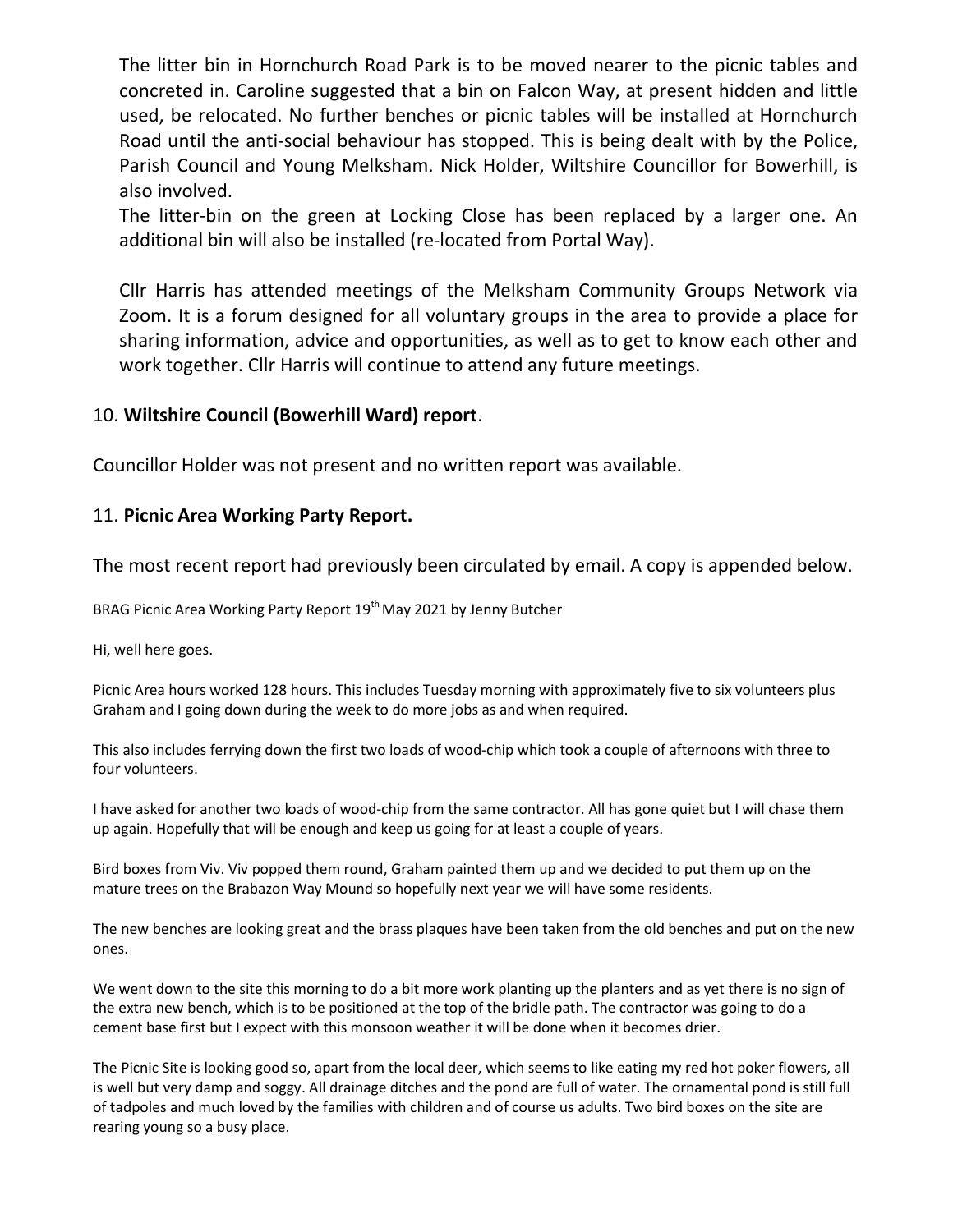We have had more donations of plants and bulbs which people have left on the site. One was a wonderful four-foot Christmas tree, totally pot-bound, which we think came off a boat as it was very heavy. When we managed to cut it from the pot, it breathed a huge sigh of relief and is now dug into the ground at the back of the site - another tree to decorate at the end of the year.

We do have a problem with the back of the main noticeboard, which the wet weather is not helping. It looks as if the back is peeling away. It's not solid wood but looks like plywood and the damp has got in at the top and made the layers protrude out so either needs loads of gorilla glue and tacked back or other ideas. Is there a DIY wood person who has some skills in our BRAG group or extended family that can rectify this problem? Eventually the whole back of the noticeboard may protrude and fall off. If we cannot find anyone we will try and do something ourselves.

I spoke to Sue Tweedie yesterday about her Wild Child Flower Group. As long as they have the gazebo on the right of the bridle path, near where the new bench is situated next to the canal, this will be then out of the way of our horse riders, bikers, pedestrians, mad young electric scooter riders and the mobility crowd. You see it all down there.

I cannot think of anything else at the moment. Cheers, Jenny.

# 12. The Great British Spring Clean 28<sup>th</sup> May - 13<sup>th</sup> June.

Pauline Helps has arranged a litter pick for 19<sup>th</sup> June - meet at The Pilot at 2pm.

## 13. Wessex Water Environment Fund.

It was agreed that an application should be made as the Brabazon Way Community Wildlife Garden meets several of the criteria to be awarded this grant of £1500. It was agreed to go ahead and apply as the application is time sensitive even though it is not yet clear that the areas in question can be adopted. Mark Blackham is to make the application and it was agreed that Sharon Pike lead the project. Mark Harris had approached Teresa Strange to find out who owns the land and who cuts the grass but, to date, had not received a satisfactory reply. This to be chased up. Action Mark Blackham, Sharon Pike and Mark Harris.

# 14. Footpaths/dropped curbs on Halifax Road.

Mark Harris and Caroline Fielding had met to discuss areas on Halifax Road that are of concern. Caroline, who is registered blind, advised where new sections of pathway, dropped curbs and tactile markings could go to assist those with visual impairments and wheel-chair and mobility scooter users. Mark H suggested this should be an agenda item for the next meeting. All agreed.

# 15. Anti -Social behaviour at Hornchurch Road play area.

This is now in the hands of the Police, Parish Council and Young Melksham. There used to be a minibus from Bowerhill to the youth club at the Canberra Centre and it is hoped that this will be reinstated soon. PCSO Janet Gould is involved and is very effective at helping young people. She had provided a report which was circulated to members by email.

## 16. Work for the Parish Steward.